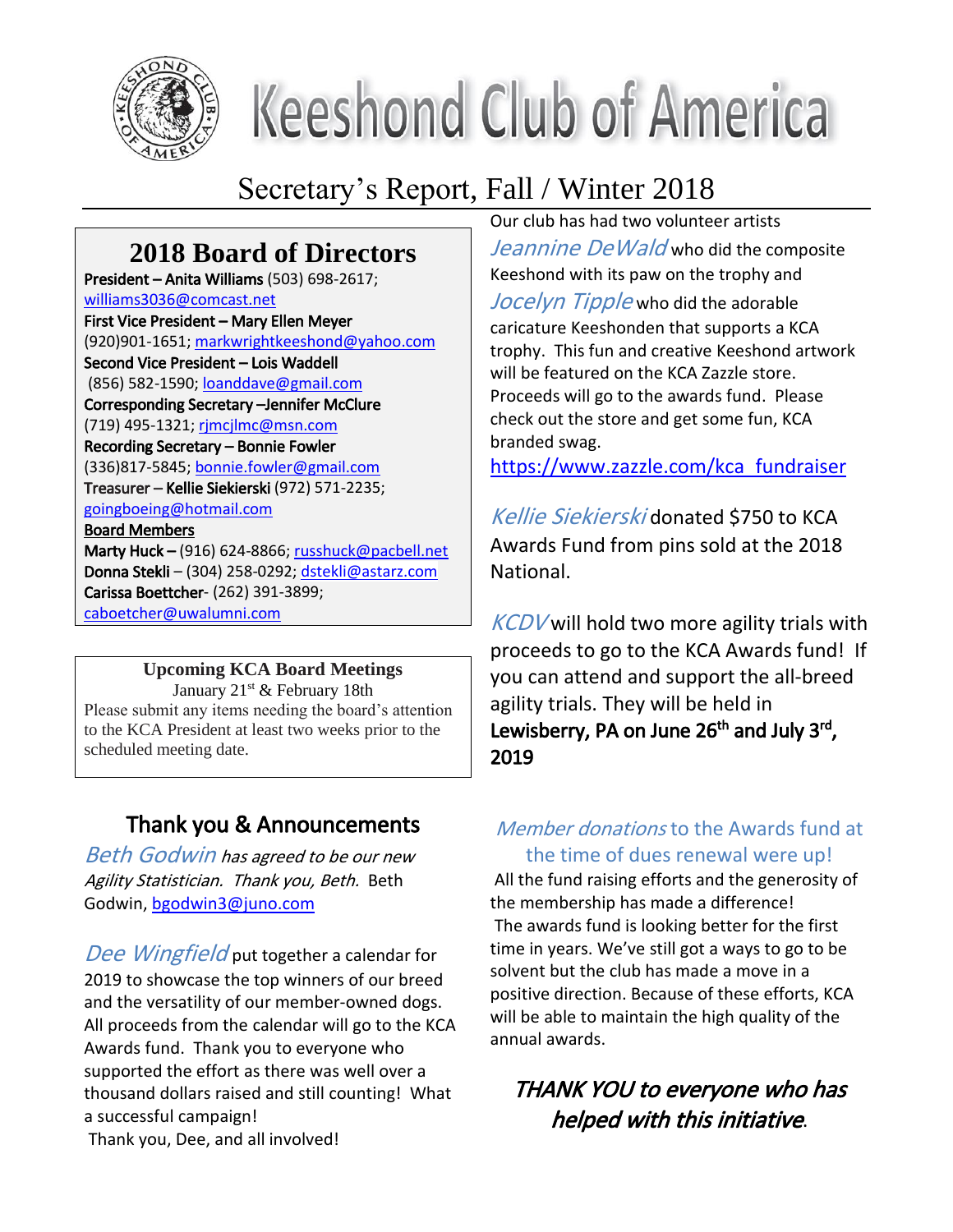# *Introducing for the 2019 National \*\*Most Versatile Keeshond\*\**

The Most Versatile Keeshond will be determined for Keeshonden that enter and compete in at least 2 of 4 the 2019 National events: Conformation, Obedience, Rally and Agility.

Points are awarded for participation and placement or score in each event at both the Regional Specialty and the National Specialty. There is no fee for the competition, but registration is required.

Point values will be assigned to entrants in competition as follows:

Conformation: 1 pt – Participation 2 pt – Made the cut in the BOB ring 3 pt – Class placement 4 pt – RW, W, BOB, BOS, AOM, and Select

#### Obedience:

- 1 pt Participation
- 2 pt Qualifying Novice score
- 3 pt Qualifying Open score 4 pt – Qualifying Utility score
- 

#### Rally:

1 pt – Participation 2 pt – Qualifying Novice score 3 pt – Qualifying Advanced/Intermediate score 4 pt – Qualifying Excellent/Master score

#### Agility:

- 1 pt Participation
- 2 pt Qualifying Novice score
- 3 pt Qualifying Open score
- 4 pt Qualifying Excellent/Master score
- Bonus: 1 pt if a dog competes in all FOUR venues

Dogs receiving qualifying scores in performance events will be awarded 2, 3 or 4 points as appropriate for their class, but do not received the participation point as well. The participation point in performance events is awarded only if the dog competes but does not qualify in the event. Dogs competing in multiple classes at the same venue will be credited with the highest placement received in any one class. Since there is only one agility event, points will be awarded for both Standard and JWW classes. The maximum

point value in each venue is 4 points so a dog competing in all events at both Specialties could earn 33.

Dogs that make a cut or earn placements and awards in breed competition will be awarded 2, 3 or 4 points as applicable to the award, but do not received the participation point as well. Dogs who make multiple cuts will receive the same two points as dogs that make one cut. Dogs excused from the breed ring shall still be awarded a point for participation.

Preferred agility classes are scored equally to the corresponding regular agility class. Non-regular obedience classes are scored as the corresponding regular class with similar or next lower difficulty level. For example, Veterans obedience qualifying score is worth 2 points because the Novice exercises are used. Beginner Novice qualifying score is worth only the 1 point for participation because exercises are less difficult than Novice. Graduate Novice qualifying score is worth 2 points because it is similar to Novice and less difficult than Open.

Partial points will not be awarded. In the event of a tie, event scores shall be used to break the tie. The dog with the highest total score will receive the award. The official catalog markings taken from the judges' books for each event shall be used to determine eligibility, participation, placements and official scores.

Many thanks to *Melinda Galt* for the suggestion and the offer to fund the award.

\_\_\_\_\_\_\_\_\_\_\_\_\_\_\_\_\_\_\_\_\_\_\_\_\_\_\_\_\_

\*\*\*Updates from the Standard Revision Committee will be sent to the membership via mailchimp as they are available. We feel that communicating in this way will be the most efficient means to timely communication between the membership and the committee. If you are one of the very few members who do not access email, please find a member buddy who will share with you the vital information about our standard revision proposals as it is disseminated. \*\*\*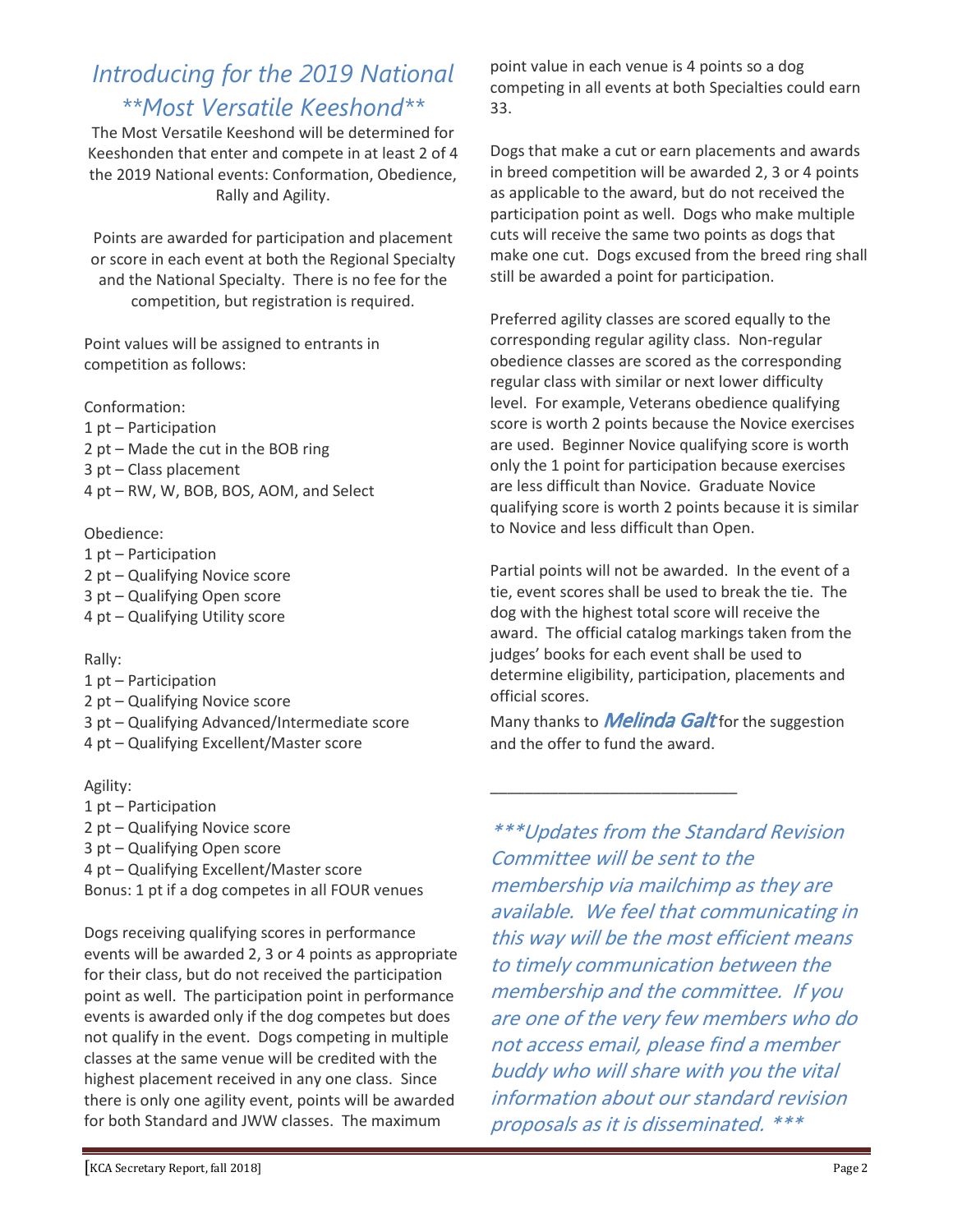\*Congratulations to Bonnie Fowler, Kellie Siekierski and Lois Waddell for retuning to the KCA Board of Directors for a second term. Thank you for your willingness to serve.

#### KCA Board Meeting Teleconference July 18, 2018

Board Members Present: Anita Williams, Mary Ellen Meyer, Lois Waddell, Jennifer McClure, Bonnie Fowler, Kellie Siekierski, Carissa Boettcher, Donna Stekli Absent: Marty Huck Call to Order: President Anita Williams called the meeting to order at 8:34 pm EDT.

#### Report of President: None

Report of Corresponding Secretary: Jen reported that a non-member, Lyonne Horst, recently made a generous donation to KCA's Health fund with the specific request that it be included in KCA's monies to the Canine Health Foundation's hemangiosarcoma research. Mary Ellen has already sent a thank-you card to Ms. Horst.

Jen presented the following new membership applications:

Tammy and Vern Sweet, sponsored by Karen Godfrey and Kristen Dowd. 4089 Standpipe Rd. Shortsville, NY 14548 ruttkay.ts@gmail.com

Kellie made a motion to publish the application. Mary Ellen seconded the motion. The motion was passed.

Leslie Collins, sponsored by Geoffrey Godfrey and Kristen Dowd. 4090 Standpipe Road Shortsville, NY 14548

Kellie made a motion to publish the application. Mary Ellen seconded the motion. The motion was passed.

Report of Recording Secretary: Bonnie reported that the June 18, 2018 minutes contained one word change which was corrected in today's mailings. Mary Ellen made a motion to approve the minutes. Jen second the motion. The motion was passed. Jen made a motion to change the PM in the appropriate sections to have a second Board member look over

the minutes and CSR before they are distributed. Donna seconded the motion. The motion was passed.

Report of Treasurer: Kellie reported a total of \$143,091.00 in the checking and savings accounts. This includes the 2017 National deposit of profits and the profits from the KCDV agility trial. Lois made a motion to accept the Treasurer's Report. Mary Ellen seconded the motion. The motion was passed.

Reports of Committees 2018 National: Nancy Cameron is working with the hotel to finalize the bill.

2019 National: The FB page is up, and the website will be ready soon.

2020 National: Committees chairs will be finalized. Everything else is moving along.

Future Host Clubs: Several clubs are considering the possibility of a joint venture, but there is no commitment yet. Bonnie suggested that the Board discuss the future of the National since willing host clubs are diminishing, looking at both at the length of the National and possible central sites, like Purina Farms.

Breed Standard Committee: Kristen Dowd reported that there is a Facebook page open for comments about the targeted areas of concern.

#### Unfinished Business

Award Fund Fund-Raising: Mary Ellen and Carissa reported that they are continuing to refine plans for fund-raising. Dee Wingfield has decided to donate the money raised from this year's Keeshond rescue dog calendar to the KCA Award Fund. The calendar hopes to feature photographs of top dogs in conformation, obedience, agility and rally. Marty is working on drawings for possible placement on mugs.

Top Owner Handler Certificate: Lois made a motion to make the annual Top Owner Handler retroactive to when AKC first began the competition. Bonnie seconded the motion. The motion was passed.

#### New Business

Agility HIT Listing: Anita reported that she had received a request that the National catalog and our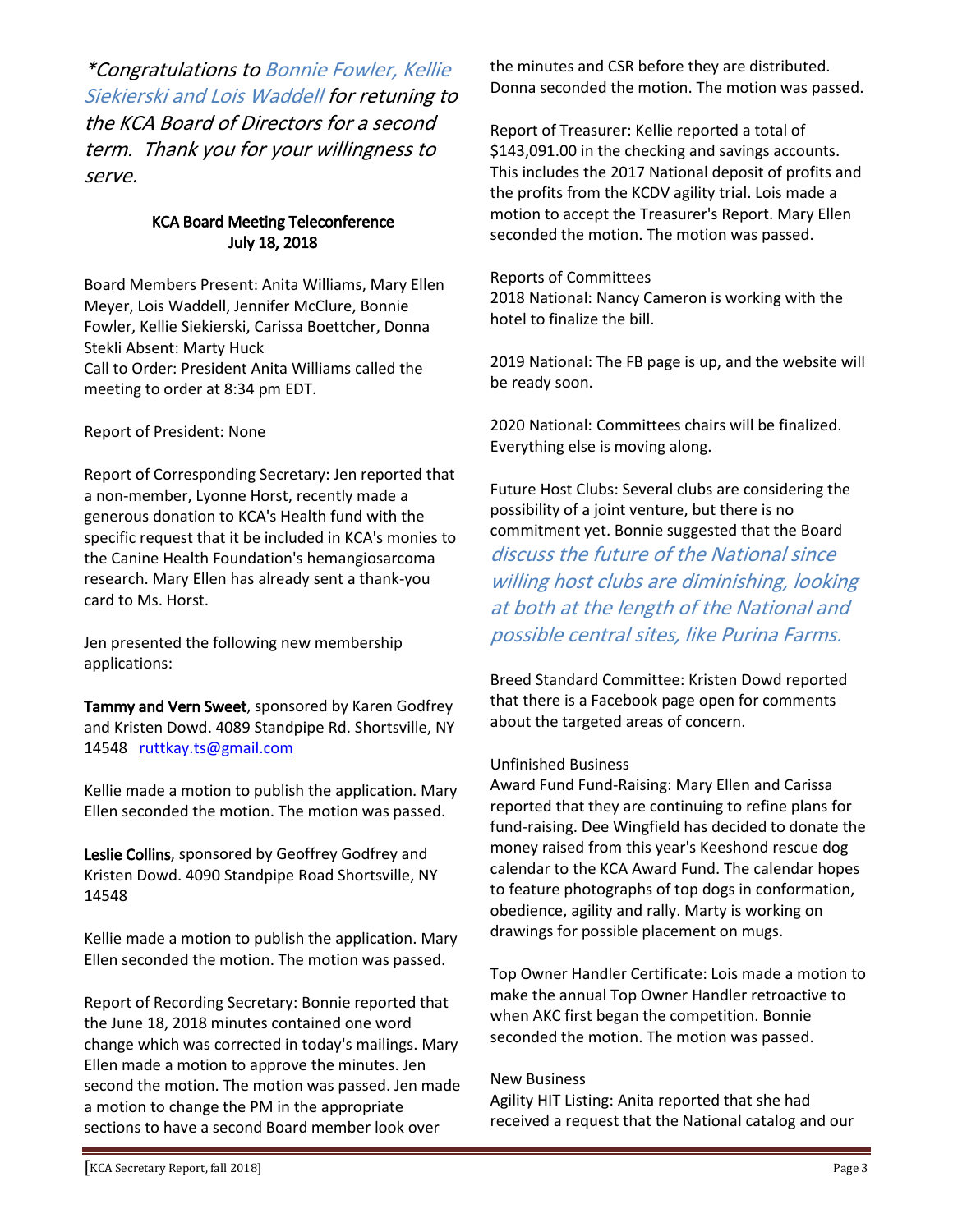website should list all the National Specialty Agility HIT winners even though the requirement for winning the title has only recently been standardized. Jen made a motion to list all the previous winners in the National Catalog and on our website. Bonnie seconded the motion. The motion was passed.

# Agility HOF Revision: Lois made a motion to *amend* the Agility HOF to include the AKC Agility Grand Champion title (AGCH) to the Agility

Hall of Fame. Jen seconded the motion. The motion was passed.

New Title Medallion: Lois made a motion to add the new Agility Champion title (AGCH) to the Policy Manual's New Title Medallion list. Mary Ellen seconded the motion. The motion was passed.

Award Fund Wording in Policy Manual: Anita proposed the following change in the Policy Manual regarding the KCA awards funding.

#### Original Wording: Funding

The Award fund to which a member may contribute when dues are paid purchases awards for KCA. Members may also contribute to the award/trophy fund at any time during the year. Trophies for member Club Specialties (Best of Breed) are also purchased from this fund, as are KCA Awards for Best of Breed, Best of Opposite Sex to Best of Breed, and High in Trial for the National Specialty. (Effective: 1977)

#### Proposed Wording (Deleted wording Added wording) Funding

The Award fund to which a member may contribute when dues are paid purchases awards for KCA. Members may also contribute to the award/trophy fund at any time during the year. Trophies for member Club Specialties (Best of Breed) are also purchased from this fund, as are KCA Awards for Best of Breed, Best of Opposite Sex to Best of Breed, and High in Trial for the National Specialty. (Effective 1997) All awards described in this section will be purchased from this fund. These include:

- KCA Annual Awards
- Top Winning Member-Owned Show Dog
- Top Winning Member-Owned Show Bitch
- Member-Owned Top Keeshond
- Member-Owned Top Keeshond Opposite Sex
- Highest Ranking Member-Owned Keeshond In Obedience

• Highest Ranking Member-Owned Keeshond In Obedience That Is Also An AKC Champion of Record

- Highest Ranking Member-Owned Agility Keeshond
- Highest Ranking Member-Owned Agility Keeshond That Is Also An AKC Champion of Record
- Best Junior Handler
- KCA Award of Distinction
- KCA Award Plaques
- KCA Medallions

• Best of Breed at Regional Specialties and the National Specialty

- Best Opposite Sex at the National Specialty
- High In Trial at Regional Specialties and the National Specialty
- Nan Greenwood Memorial Medallions
- KCA Medals of Achievement (New Title Medals)
- AKC Outstanding Sportsmanship Award
- Wanda Smith Memorial Breeder's Award
- Legacy Member Awards
- MACH Molly Award (Effective: July, 2018)

In addition, special awards may be purchased from this fund, for example, breed awards at the AKC National Championships. (Effective: 2001)

Lois made a motion to accept the proposed wording. Mary Ellen seconded the motion. The motion was passed.

Mentor Renewal: Donna Smith informed the Board that Donna Stekli has completed her Mentor renewal process. Kellie made a motion to approve Donna's renewal. Jen seconded the motion. The motion was passed.

Purina agreement: Purina has sent its Parent Club Partnership Program (PPCPP) renewal form offering KCA "the opportunity to continue to receive financial support to promote the advancement of canine health and well-being for their breed." Lois made a motion to renew with Purina. Mary Ellen seconded the motion. The motion was passed.

Stud Book: Trevor Rogers, who maintains a publicly available pedigree database, has asked to have access to KCA's AKC Keeshond studbook information for use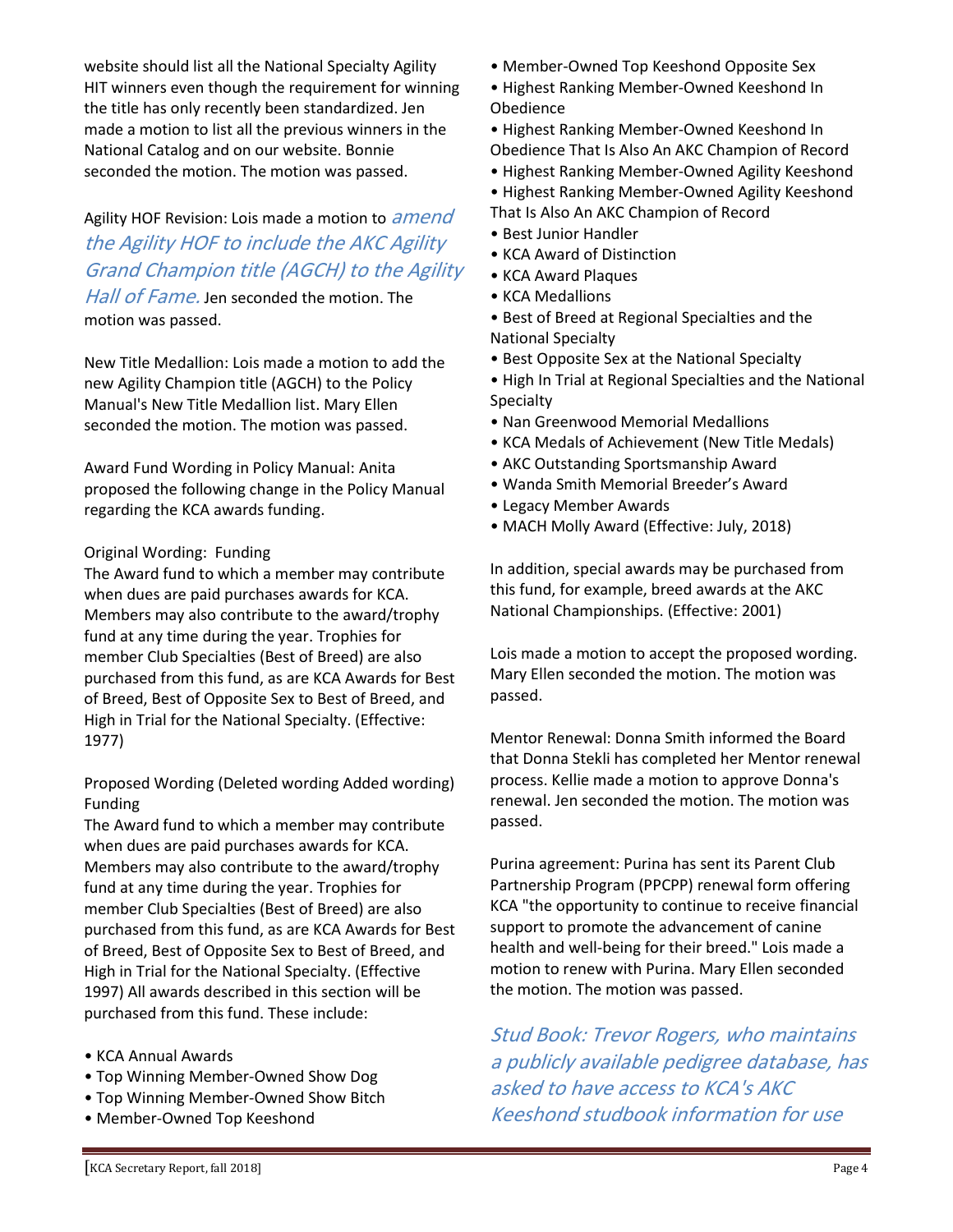## on his database. Trevor has signed the agreement provided by AKC which includes a provision that the data will not be used commercially.

Lois made a motion to give Trevor Rogers access to the studbook information. Mary Ellen seconded the motion. The motion was passed.

AKC Delegate Column: Bonnie made a motion that space should be created in the Members Only section of our website for Rick Su, our AKC delegate, to write a column keeping members apprised of what he learns at the Delegates' Meetings. Lois seconded the motion. The motion was passed

Next In-person Meeting: Anita announced that our next in-person meeting will be in Phoenix on Sunday, October 21, 2018.

Adjournment: Donna made a motion to adjourn the meeting. Jen seconded the motion. The motion was passed. The meeting was adjourned at 10:21 pm EDT.

#### KCA Board Meeting Teleconference August 20, 2018

Board Members Present: Anita Williams, Mary Ellen Meyer, Lois Waddell, Jen McClure, Kellie Siekierski, Bonnie Fowler, Carissa Boettcher, Donna Stekli, Marty Huck

Call to Order: The meeting was called to order at 9:03pm EDT.

Report of President: None

Report of Corresponding Secretary: No report.

Report of Recording Secretary: Lois made a motion to approve the updated minutes for July Board meeting. Carissa seconded the motion. The motion was passed.

Report of Treasurer: Kellie reported a total of \$147,952.00 in checking and savings account. Mary Ellen made a motion to accept the Treasurer's report. Lois seconded the motion. Kellie has \$750 to donate to KCA Awards Fund from pins she sold at the 2018 National.

Reports of Committees 2018 National: The club is working to finalize accounting.

2019 National: Anita presented an idea from a Pacific Crest member who would like to donate money towards an award for the "Best All-Around Keeshond" at the 2019 National. Points would be tabulated according to the number of events entered and the placements the dog receives. The Board decided to review the proposed award and make recommendations at our September meeting.

2020 National: Bonnie reported that the Board needs to pass a motion for the correct signers of the 2020 National PNC bank account. Lois made a motion that stated "Resolved: The signers on the 2020 KCA National account at PNC Bank will be Fred Donovan and Denise Sharp." Marty seconded the motion. The motion was passed. Bonnie also reported that I Sew 4 U vendor has agreed to pay royalties for any items it sells with the KCA logo.

#### Future host clubs:

No club has volunteered to host a national past 2020.

Breed Standard Committee: Kristen Dowd, Chairperson of the Breed Standard Committee asked if the committee could make a change in wording that is not addressed in the designated 14 points. Bonnie made a motion to tell the committee to continue to focus solely upon the original 14 points. Marty seconded the motion. The motion was passed.

Judges Education Committee: Donna Smith reported that Diane Wright has passed her mentorship renewal requirements. Lois made a motion to approve Diane Wright's renewal. Donna seconded the motion. The motion was passed.

#### Unfinished Business

Award Fund Fund-Raising Plan: Mary Ellen is working on items to be sold through store website. Marty will send drawings for use on mugs, etc. for sale on Zazzle to other Board members for review. Mary Ellen informed the Board that Zazzle creates on demand so no KCA money is required upfront. Mary Ellen and Carissa have other items for raffle.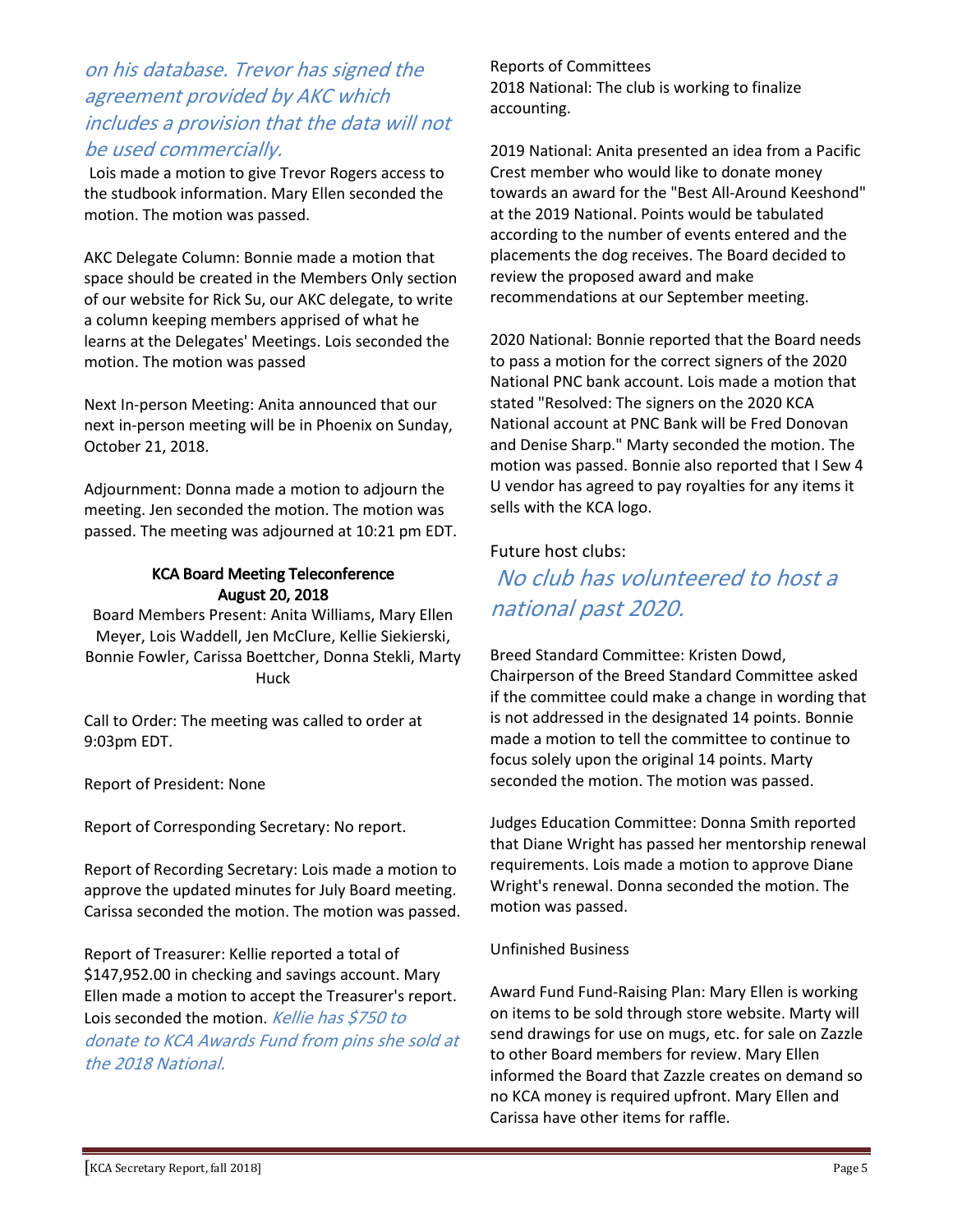Stud Book Use by Trevor Rogers: Anita asked for a ratification of email vote for Trevor Rogers to have access to KCA stud book. Lois made a motion to ratify the email vote agreeing to let Anita forward the AKC stud book to Trevor. Bonnie seconded the motion. The motion was passed.

#### New Business

KFCS Specialty Dates 2019: KFCS has requested that its specialty dates be moved back to its original independent dates of October 5-6, 2019. Kellie made a motion to change the dates back to original date. Mary Ellen seconded the motion. The motion was passed.

#### KCDV Agility Trials: KCDV would like to hold two more agility trials with the proceeds going to the

KCA Trophy Fund. Jen made a motion to approve the two trials. Mary Ellen seconded the motion. The motion was passed.

Membership Vote on Breed Standard Clarifications: All members will vote for a change in the Bylaws and the Breed Standard.

Update to Agility Statistician Job Description: Lois suggested the following clarification of the job description:

"The Agility statistics are obtained from the report "AKC Top Dogs in Agility MACH Competition for Keeshonden;" sorted in Number of Points/Number of Double Qualifies order. The report is obtained quarterly throughout the year and is published on the KCA web site and social media pages. The AKC publishes these statistics two weeks after the quarter ends, i.e. mid-April after the quarter ends in March. The reports are available through the AKC store. As of 2018 the reports are \$10, a receipt can be submitted to the KCA treasurer for reimbursement. The top 25 Masters and Preferred Masters dogs, along with their owner's names, call names and sex are published. The AKC report lists only the dog's registered name and titles. The statistician needs to collect the rest of the information. The points and double Q information is also used to determine the Highest Ranking Keeshond in Agility and the Highest Ranking Keeshond in Agility that is also a Champion of Record. Both are KCA member owned awards. These dog's names should be forwarded to the Trophy Chairman.

The Agility Statistician must also monitor the AKC New Titles reports for Keeshonden that have met the criteria for Agility HOF recognition, and provide this information to the HOF Custodian to be included in the annual awards from KCA. The statistician contacts the owner of the new Agility HOF dogs and requests them to send a photograph of the dog to the HOF custodian. Dogs must meet the HOF requirements by the end of the calendar year and will be announced at the following year's annual award banquet.

The Agility Statistician must also monitor the number of dogs in Agility competition and the number of dogs completing the requirement for the Agility HOF and make suggestion to the KCA Board regarding the requirements as appropriate.

#### Approved May, 2012

At the end of the year, the Agility Statistician will calculate and award certificates to the Top five MACH pointed Agility Keeshond. These dogs need not belong to KCA members. Effective with the 2013 Award year"

Bonnie made a motion to change the Policy Manual. Marty seconded the motion. The motion was passed.

SoCal Specialty: Rita Jacobs has requested a change in date for the SoCal Specialties to January 12 and13, 2019. Lois made a motion to change the date. Marty seconded the motion. The motion was passed.

In-Person Meeting: Anita announced that the next inperson will be held at that the Embassy Suites at Phoenix Airport on Sunday, October 21, 2018.

Adjournment: Donna made a motion to adjourn. seconded the motion. The motion was passed. The meeting was adjourned at 10:28pm EDT.

#### KCA Board Meeting October 21, 2018, Phoenix, AZ

\*Not in order of discussion Board members present: Anita Williams, Lois Waddell, Mary Ellen Meyer, Donna Stekli, Jen McClure, Kellie Siekierski, Bonnie Fowler Absent: Marty Huck, Carissa Boettcher

Call to Order: President Anita Williams called the meeting to order at 8:48 AM MST.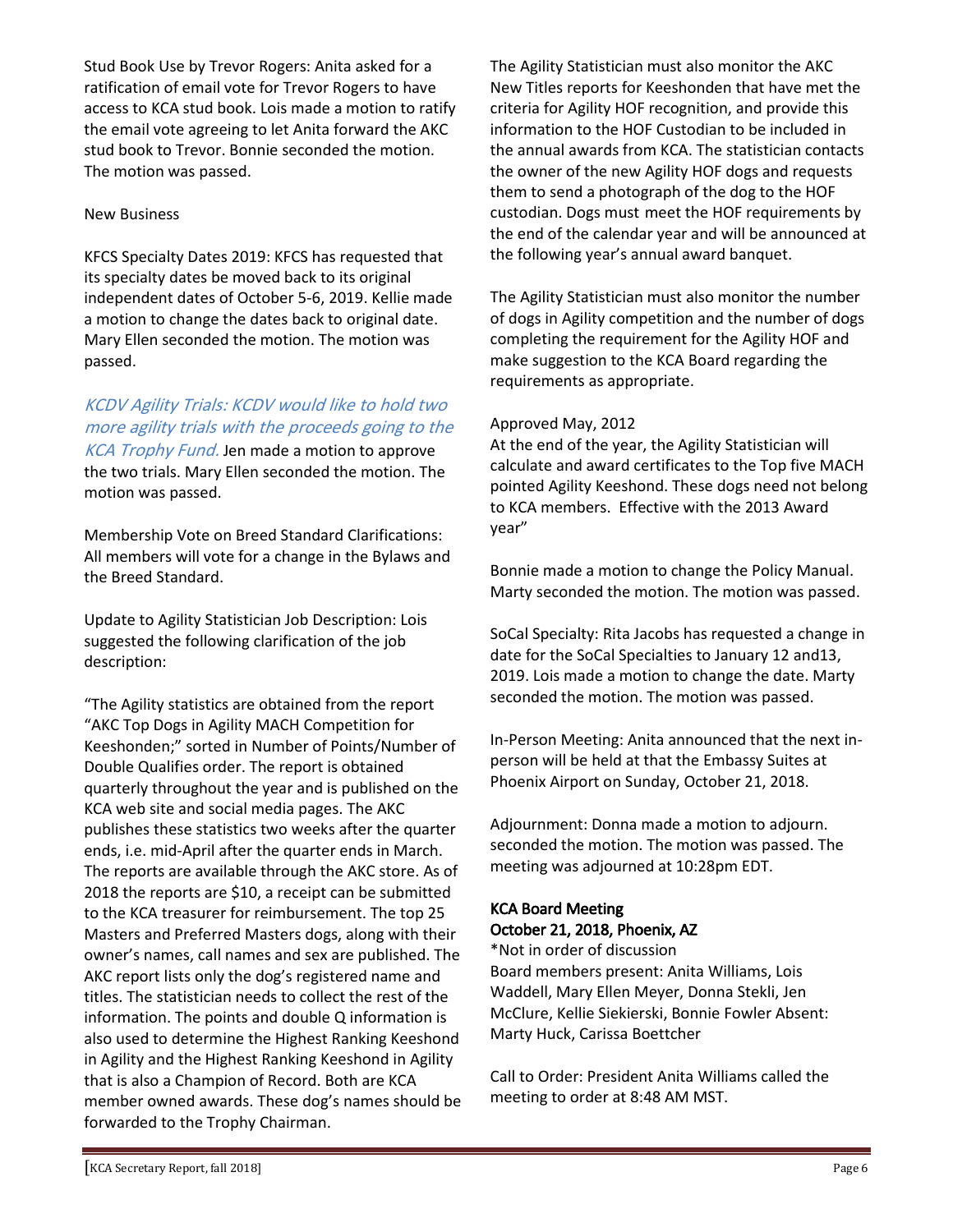Report of President: Anita plans to write a note for the CSR and KCA Facebook page to encourage members to thank Board members and other KCA volunteers for their service.

Report of Corresponding Secretary: Jen presented the following new membership applications:

#### Connie Robbins, sponsored by Beth Blankenship and Angela Curtis

106 Sara Scotts Court, Madison, MS 39110 conrobkhab@gmail.com

Kellie made a motion to publish the application. Lois seconded the motion. The motion was passed.

#### Taryn Preston, sponsored by Kristen Jackson Dowd and Carissa Boettcher

N7921 Valley View Road, New Giarus, WItarynlpreston@gmail.com

Lois made a motion to publish the application. Kellie seconded the motion. The motion was passed.

#### Barbara Johnston, sponsored by Kristen Cullen and Jean Gauchat-Hargis

800 Monte Drive, Santa Barbara, CA 93110 barbara.com@verizon.net

Lois made a motion to publish the application. Mary Ellen seconded the motion. The motion was passed.

Report of Recording Secretary: Bonnie reported that she received no additions or corrections to the minutes from the August 20, 2018 teleconference Board meeting. Lois made a motion to approve the minutes. Mary Ellen seconded the motion. The motion was passed. Bonnie, also, reported that she had not received any Board Nomination petitions, so the Nominated slate of Bonnie Fowler, Kellie Siekierski and Lois Waddell is uncontested.

Report of Treasurer: Kellie reported a total of \$151,052.00 in the checking and savings accounts. Lois made a motion to accept the Treasurer's report. Mary Ellen seconded. The motion was passed. Kellie noted that there has been a nice increase in donations to the KCA Award Fund from the recent Dues Notice.

#### Reports of Committees

2018 National: Anita reported that the treasurer for the National is finalizing her report.

2019 National: Anita reported that everything is moving forward as it should.

2020 National: Bonnie reported that the 2020 National Committee met last week at the Capital Specialty. Almost all committee chairpersons have been secured and they are beginning work on their committees. Trophies selection for approval is almost complete.

Future Host Clubs: Anita announced that at this point, no club has offered to host 2021 and that our discussion later today concerning the future of the National should include addressing what to do about 2021. There are other clubs who have indicated willingness to host in 2022 and 2023.

Breed Standard Committee: The Board did not receive a committee report from the chairperson, but it had feedback from committee member, Mary Ellen Meyer.

#### Unfinished Business

KCA Award Fund Fund-Raising: Several Board members have concerns about using the KCA logo in a caricature drawing on Zazzle items. A decision was made that per our Policy Manual's restrictions about the use of the KCA logo, the logo itself may be used on items, but no other artist's rendition of the logo may be used. Mary Ellen reported that there are quite a few new items available on Zazzle. The KCA website Store now has a link to those items. Items available on Zazzle are produced once they are ordered, so use of this sales website involves no up-front money. Mary Ellen also reported that the committee will have several larger items for auction on social media websites in the near future. Jen suggested that the CSR solicit artwork from members for Zazzle items.

AKC Marketplace: The Board is concerned about the Keeshond photos appearing in volume puppy seller's ads. A Board member will write a letter to AKC questioning with whom it shares KCA submitted photos.

\*\*\*Linda Hall of Pacific Crest Keeshond Club has requested that a Versatile Keeshond competition be included in the 2019 National. PCKC has a donor who will cover any costs for this competition. Lois made a motion to offer a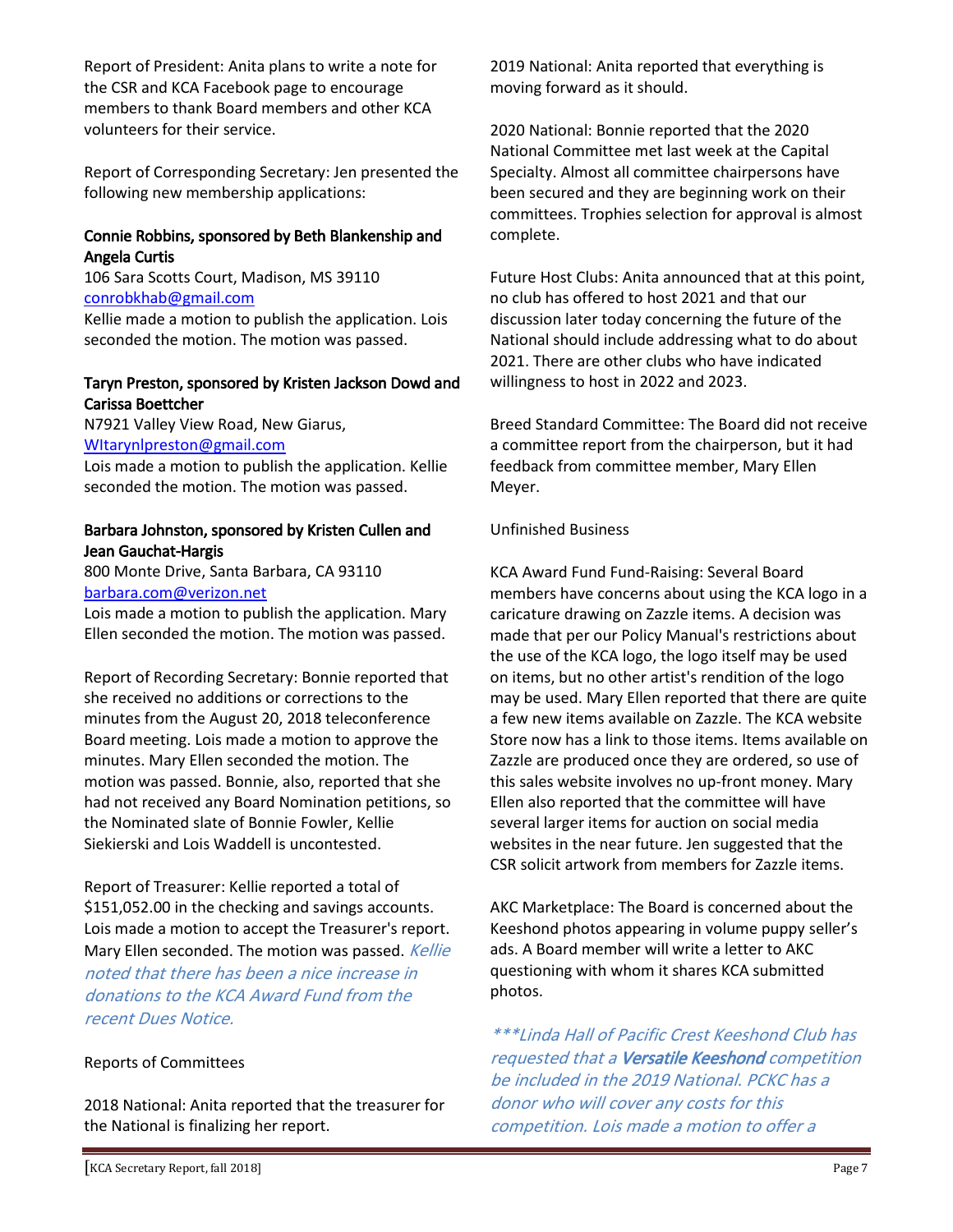#### Versatile Keeshond Award to the 2019 National. This award will be awarded based upon combined points accrued in conformation,

obedience, rally and agility. Mary Ellen seconded the motion. The motion was passed. Lois, Anita and Kellie will work with PCKC to work out the details for this competition.

The Board recessed for a break at 10:35 am MST and reconvened at from 10:45 am MST.

#### New Business

Policy Manual Change for Legacy: Lois suggested the following addition to the Policy Manual regarding the eligibility of KCA Legacy members to judge

Futurity/Maturity. "Legacy Awards members who have resigned from KCA will no longer be considered as possible

Futurity/Maturity judges." All members who have let their membership lapse will continue to be eligible for judging assignments." Lois made a motion to accept the wording. Kellie seconded the motion. The motion was passed.

Rally update: Mary Ellen reported that AKC has changed its policy to allow clubs to host an unlimited number of rally shows. Anita noted that AKC has also loosened the requirements for earning a RACH.

Review of AKC Registered Dogs Imported into USA: Donna is concerned about imported dogs registered as Keeshonden by AKC and will contact AKC for more information about this matter.

Sandalfoot Request: Sandalfoot requested that KCA pay the \$110 electric fee for the "Meet the Breeds" booth in Orlando. Jen made a motion to pay the \$110 electric fee out of the \$500 allotted to Sandalfoot for the "Meet the Breeds" booth in Orlando. Mary Ellen seconded the motion. The motion was passed.

AKC Parent Club Rescue Group: The Board received a letter from AKC asking if KCA wanted to list a Keeshond rescue group on its Parent Club Rescue Group list. Since KCA has several rescue groups and the letter from AKC was not clear if it could list more than one rescue group, Kellie will contact AKC to find out if we must list one group or may list several.

AKC PAC Request: Anita shared the letter from AKC requesting donations for its PAC.

Meet the Breeds at Westminster: Rick asked for money to support the "Meet the Breeds" booth at Westminster. Jen made a motion to allocate up to \$500 for the Westminster booth. Mary Ellen seconded the motion. The motion was passed.

Health Testing as it relates to HOF and ROM/ROMX: The Board would like to encourage health testing and publication of results. Jen suggested that HOF and ROM/ROMX dogs with CHIC numbers be recognized. Bonnie made a motion to \*add an asterisk to HOF and ROM/ROMX dogs with a CHIC number in the National catalog and to publish the quarterly OFA list of new Keeshonden with CHIC numbers in the CSR. Mary Ellen seconded the motion. The motion was passed.

The Board recessed for lunch at 12:30 pm MST and reconvened at 2:30 pm MST.

National Specialty Discussion: The purpose of this discussion is to investigate ways to attract host clubs or groups for the National Specialty week. Currently, there is no host for 2021. There are tentative hosts for 2022 and 2023.

Members of the Board shared information they had collected from other breed club members concerning their Nationals. In general, other breed Nationals are very similar to ours. They are generally held once a year, mostly rotating around the country, hosted by a local group and include conformation and performance events. Differences are that some clubs we surveyed do not hold a regional in conjunction with the National, the cost of entries are higher than regular dog shows and the class trophies awarded are both less costly and less individualized than those of KCA's National and associated Regional. A number of the clubs hold their National in conjunction with clusters of all-breed shows.

Discussion about ways to simplify the planning and hosting our National included modifying class trophies by offering only rosettes to class winners, matching new committee chairpersons with a member mentor to help with planning, shortening the time by only offering a National, and holding the National in the same venue each year.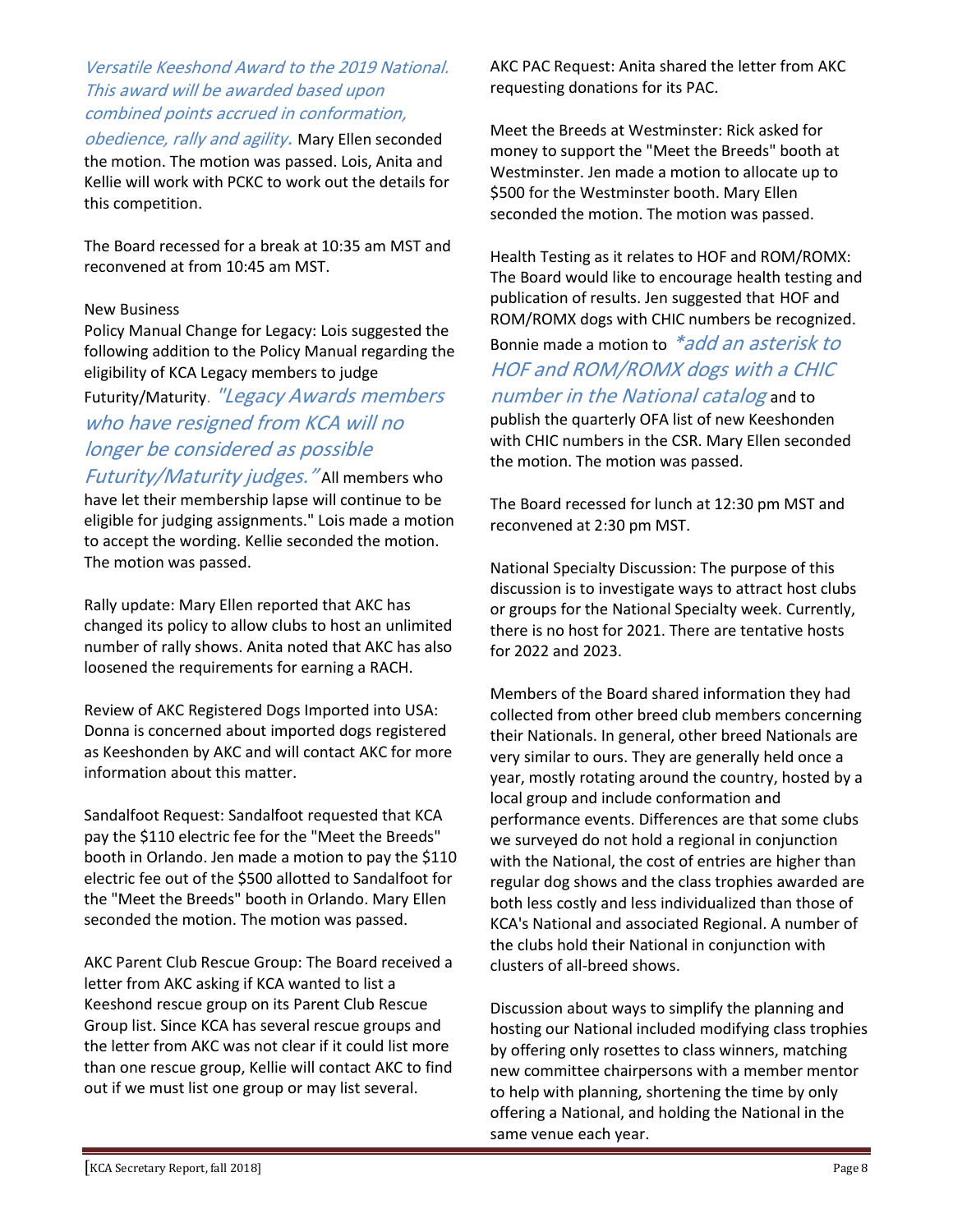\*\*\*Since the Board has not received any requests to host the 2021 National, Board members will investigate holding a two-day "bare bones" National at Purina Farms on the days before a cluster event in May 2021. This National may consist of conformation judging, a membership meeting, an awards banquet and supported entries for conformation, obedience, rally and agility, if those are available during the cluster event. There will be no

host hotel. All activities would be scheduled at the Purina Farms Event Center.

2019 TKE Request: the 2019 TKE would like to award a BOS this year. Mary Ellen made a motion to allow the 2019 TKE to award a BOS. Kellie seconded the motion. The motion was passed.

Adjournment: Lois made a motion to adjourn. Donna seconded the motion. The motion was passed. The meeting was adjourned at 4:38 pm MST.

*Fun Fact: Rick Su your AKC delegate has four AKC delegate meetings a year.*

AKC Canine Health Foundation Keeshond Club of America, Inc. Donor Advised Fund

3<sup>rd</sup> Quarter 2018 Statement (1/1/2018-9/30/2018)

| 1/1/2018 Balance                    | \$13,686.86 |
|-------------------------------------|-------------|
| <b>Contributions</b>                | \$0.00      |
| <b>PPCPP Contribution</b>           | \$334.15    |
| <b>Investment Earnings/(Losses)</b> | \$419.45    |
| <b>MOU Grant Support</b>            | \$0.00      |
| <b>Management Fees</b>              | \$0.00      |
| <b>Research Support*</b>            | \$0.00      |
| 9/30/2018 Balance                   | \$14,440.46 |

\*To obtain a history of your organization's research support or to learn about research areas in need of sponsorship, please email chfgrants@akcchf.org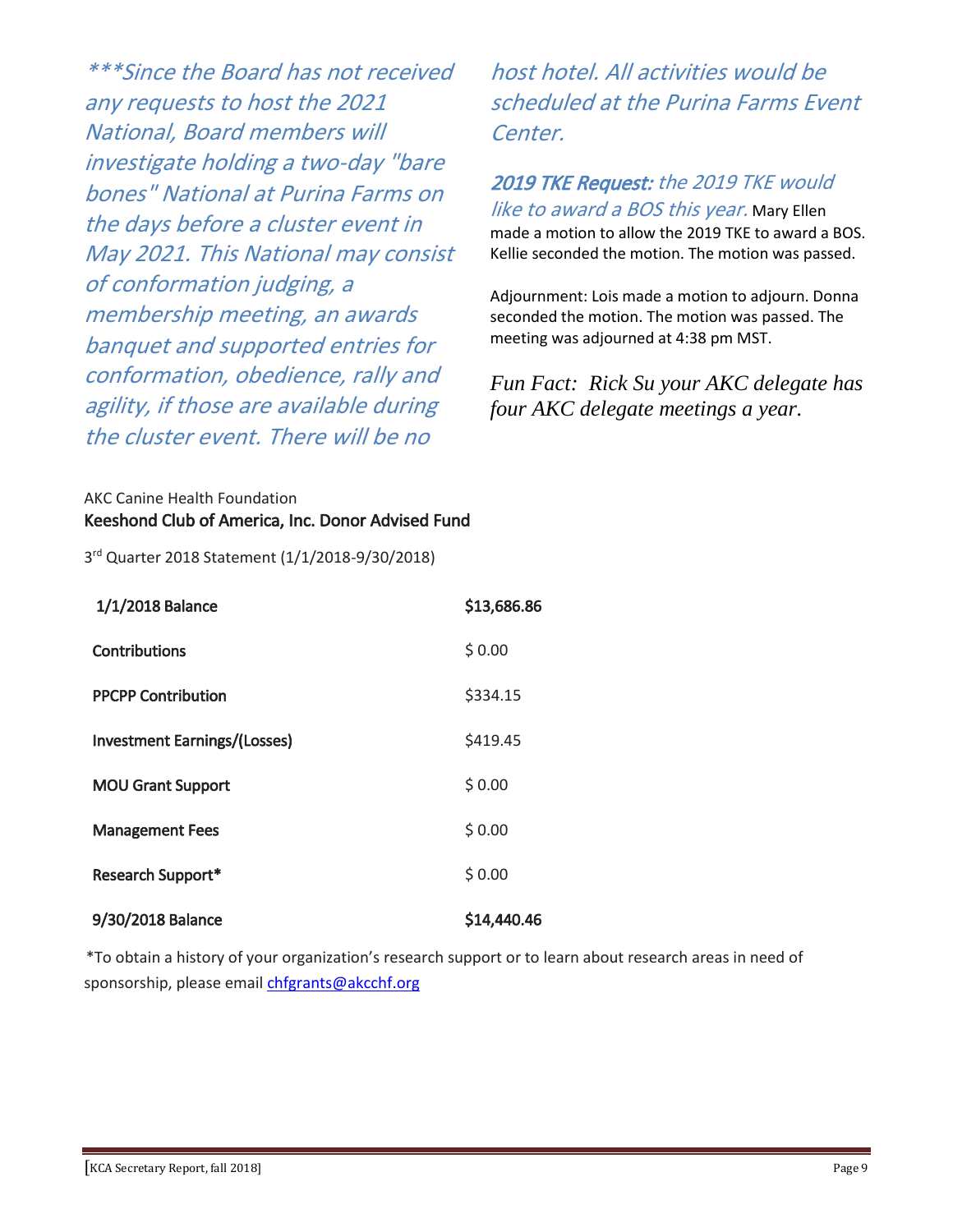Keeshond Club of America Members:

The future of purpose bred dogs is under attack. Every year, animal rights groups threaten responsible owners and breeders by proposing new and more extreme anti-dog laws. Hobby breeders and fanciers are not exempt.

The AKC Political Action Committee (PAC) is a non-partisan, single-issue advocacy group that supports the election of candidates who demonstrate a commitment to the future of purpose-bred dogs and can impact dog ownership laws at the local, state and federal level.

But the AKC PAC needs our help. As the board of the Keeshond Club of America, we are challenging you and every member of our club to support the future of our breed with a donation to the AKC PAC. Even a donation equal to one entry fee (about \$35.00) can make a significant difference if everyone participates. 100% of the funds contributed to the AKC PAC go directly to support dog owner/breeder friendly candidates. Contributions can be make online at www.akc.org/pac. Be sure to indicate that you are contributing as a member of KCA. Donations sent directly to the club will be sent on to the AKC PAC.

Thank you!

New adult member, Claire O'Neil was recognized with her Keeshonds Ama and Sky recently in the AKC In The Zone newsletter for their outstanding accomplishments on the AKC USA European Open Junior Agility Team.

**Welcome New Members!** The following members were published. Having received no objections, these are your newest KCA members: Marshall and Laurie Rice, Claire O'Neil, Chantalle Carroll, Dan Gallant, Tammy and Vern Sweet, and Leslie Collins.

## **MEMBERSHIP APPLICATION**

The Board reviewed the following applications, recommending these applicants as prospective members. Send written comments and supporting documents to the Corresponding Secretary within 30 days of this report. Additional information may be requested. Applicants will be notified of any negative comments and given the opportunity to review and respond. Such applications will be held over until the next Board meeting for Board review.

# \*\*Please submit sponsor letters and applications to: Mar Burnham, P.O. Box 44266 Phoenix, AZ 85064-4266

| Connie Robbins, Sponsored by Beth Blankenship and Angela | Barbara Johnston sponsored by Jena Gauchea - Hargis, and Kristen |  |  |
|----------------------------------------------------------|------------------------------------------------------------------|--|--|
| <b>Curtis</b>                                            | <b>Cullen DVM</b>                                                |  |  |
| 106 Sara Scotts Ct                                       | 800 Monte Drive                                                  |  |  |
| Madison, MS 39110                                        | Santa Barbara, CA 93110                                          |  |  |
| 678-296-7696 conrobkhab@gmail.com                        | 805-687-7700 barbara.com@version.net                             |  |  |
|                                                          |                                                                  |  |  |
|                                                          |                                                                  |  |  |
| Taryn Preston sponsored by Kristen Dowd and Carissa      | Nikki Lilttleton sponsored by Robin Hite and Jane Livingston     |  |  |
| <b>Boettcher</b>                                         | 6035 S. Warner                                                   |  |  |
| N7921 Valley View Rd                                     | Tacoma, Washington 98409                                         |  |  |
| New Glarus, WI 53574                                     | beccajacob@bellsouth.net                                         |  |  |
| tarnlpreston@gmail.com                                   |                                                                  |  |  |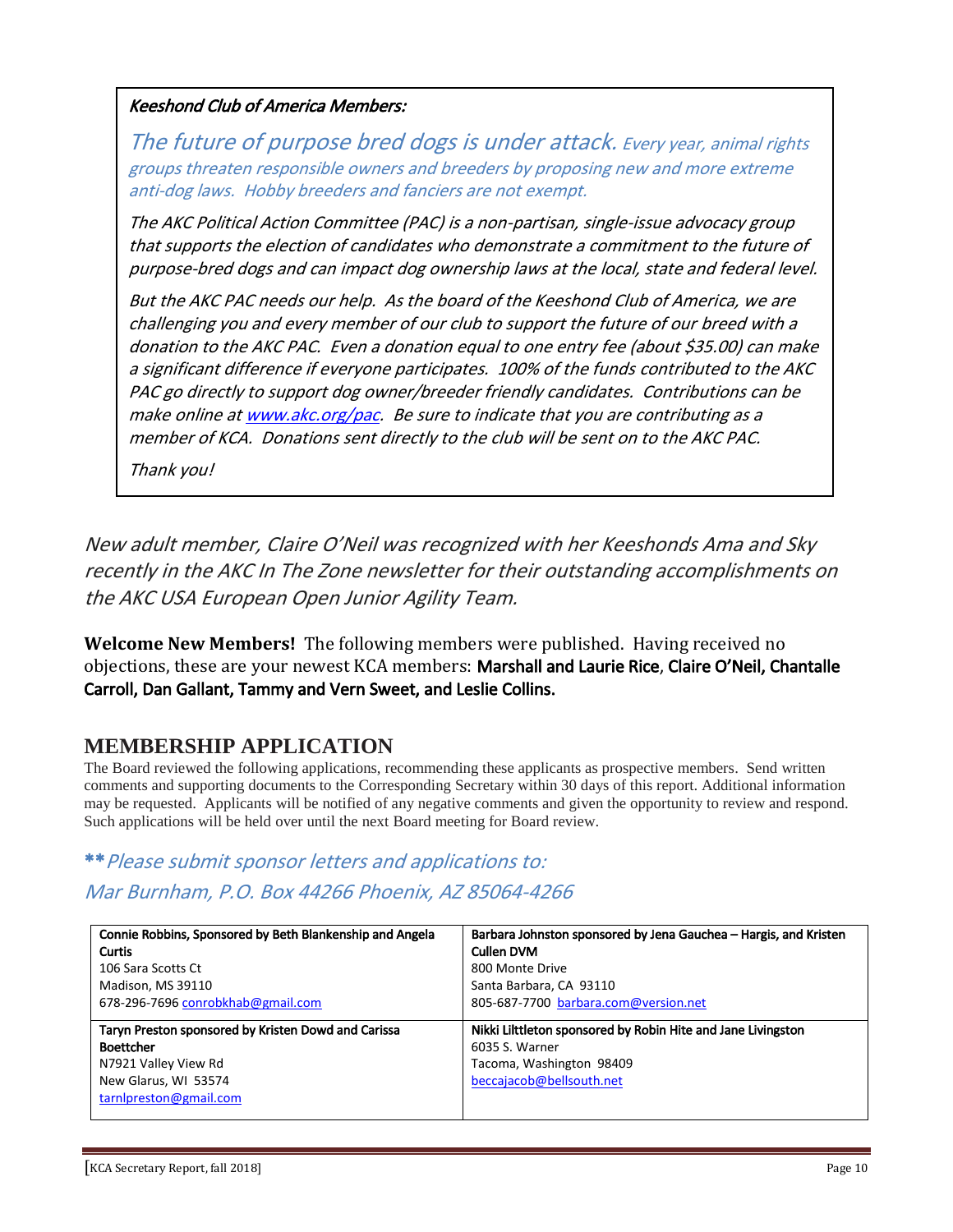Here are some links to the KCA webpage with the most recent AKC and OFA statistics for our breed

The link to registration stats: http://www.keeshond.org/node/690

Link to CHIC numbers on the website: http://www.keeshond.org/node/706

\*\*KCA membership list is available to on the KCA website under the members tab, you will need to login.

#### Website reminders:

\*\*\*Specialty Results Go To: Alecia Novak at KCA updates@outlook.com to be posted on the KCA website. Professional "win" photographs of the specialty placements will also be posted when submitted. A copy of specialty marked catalogs should be sent to Archivist, Mary Ellen Meyer 810 Ontario Ave. Oostburg, WI 53070, (920) 901-1651, markwrightkeeshond@yahoo.com

For updates and website changes contact: Kellie: kcawebupdates@gmail.com All stats updates for conformation, obedience, rally, agility, juniors Statistics on rankings thru the year and end of year stats HOF and ROM/ROMX additions Anything related to stats on the breed Specialty wins posts Adding National specialty winners Secretary Reports Updating policy changes in policy manual on website

Alecia: KCA\_updates@outlook.com Specialty wins posts Updating yearly listing of active breeders Updating membership list adding new members Adding deleting people to members only section Monthly calendar events Updating future dates for breed seminars from judge's education chair Updates add ons for health information Change out add new pictures to website maintain photo library Add information under members only such as articles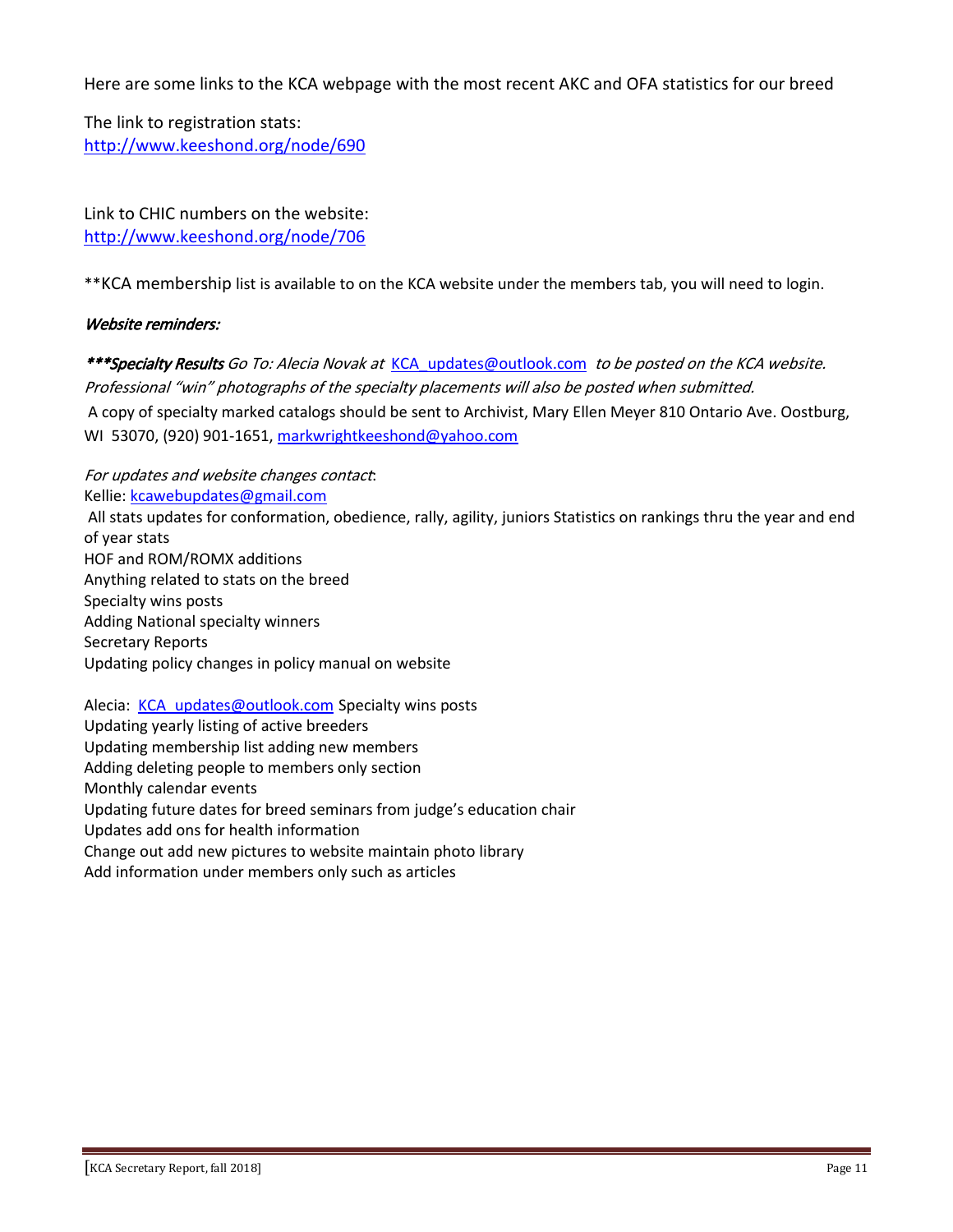#### **Treasurer's Report**

| Keeshond Club of America    |                |          |          |                          |            |
|-----------------------------|----------------|----------|----------|--------------------------|------------|
| Treasurer's Report          | <b>ACTUAL</b>  |          |          |                          |            |
| FYTD thru 08/20/2018        | 10/21/2018     |          |          |                          | 10/21/2018 |
|                             | Beginning      |          |          |                          | Ending     |
|                             | <b>Balance</b> | Revenues | Transfer | Expenditures             | Balance    |
| Restricted funds:           |                |          |          |                          |            |
| Health                      | 2,950          | 3,694    |          |                          | 6,644      |
| <b>MAPP</b>                 | 1,195          | 1,720    |          |                          | 2,915      |
| Rescue                      | 6,869          | 3,750    |          | $-3,500$                 | 7,119      |
| Award                       | $-7,509$       | 4,678    |          | $-977$                   | $-3,808$   |
| Total                       | 3,505          | 13,842   |          | $-4,477$                 | 12,870     |
| Unrestricted fund:          |                |          |          |                          |            |
| Dues and late fees          |                | 14,969   |          |                          |            |
| Filings                     |                |          |          |                          |            |
| <b>Illustrated Standard</b> |                |          |          |                          |            |
| Donations                   |                |          |          |                          |            |
| Interest                    |                | 87       |          |                          |            |
| Other                       |                | 1,390    |          |                          |            |
|                             |                |          |          |                          |            |
| Advertising                 |                |          |          | $\overline{\phantom{a}}$ |            |
| Agility                     |                |          |          | 1,831                    |            |
| Awards                      |                |          |          | $\blacksquare$           |            |
| <b>Bank fees</b>            |                |          |          | 0                        |            |
| Board expenses              |                |          |          | $-775$                   |            |
| Breeders' education         |                |          |          | $-1,255$                 |            |
| Database                    |                |          |          | $\blacksquare$           |            |
| Elections                   |                |          |          | $-1,408$                 |            |
| Hearings                    |                |          |          |                          |            |
| Health survey               |                |          |          | $\sim$                   |            |
| <b>Hearts and Flowers</b>   |                |          |          | $-70$                    |            |
| <b>Illustrated Standard</b> |                |          |          | $\blacksquare$           |            |
| Insurance                   |                |          |          | $-1,499$                 |            |
| Judges' education           |                |          |          | $-1,039$                 |            |
| Meet the Breeds             |                |          |          | $-95$                    |            |
| Other                       |                |          |          | $-655$                   |            |
| <b>National Specialty</b>   |                |          |          | 1,936                    |            |
| New member packets          |                |          |          | $-20$                    |            |
| Nominating committee        |                |          |          | $\blacksquare$           |            |
| Obedience/agility reports   |                |          |          | $-335$                   |            |
| Postage                     |                |          |          | $-737$                   |            |
| Secretary's expenses        |                |          |          | $-1,253$                 |            |
| Treasurer's expenses        |                |          |          | $-738$                   |            |
| Website                     |                |          |          | $-2,147$                 |            |
| Total                       | 129,995        | 16,446   |          | $-8,258$                 | 138,182    |
| <b>Grand Total</b>          | 133,500        | 30,288   |          | $-12,735$                | 151,052    |
| Checking                    | 17,944         |          |          |                          | 35,410     |
| Savings                     | 115,555        |          |          |                          | 115,642    |
| Total                       | 133,500        |          |          |                          | 151,052    |
|                             |                |          |          |                          |            |